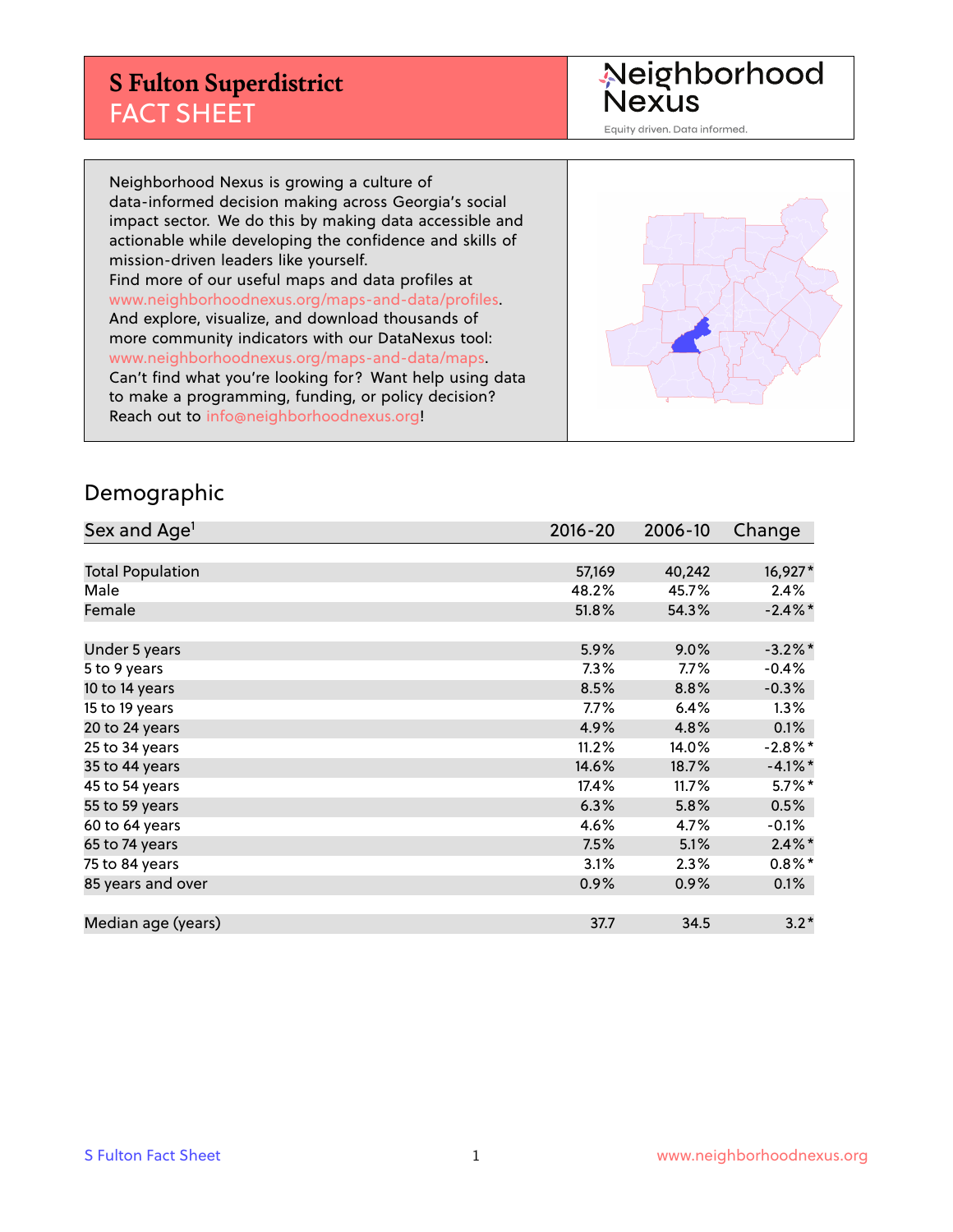# Demographic, continued...

| Race <sup>2</sup>                                            | $2016 - 20$ | 2006-10        | Change     |
|--------------------------------------------------------------|-------------|----------------|------------|
| <b>Total population</b>                                      | 57,169      | 40,242         | 16,927*    |
| One race                                                     | 98.9%       | 98.9%          | $-0.1%$    |
| White                                                        | 10.4%       | 12.2%          | $-1.8%$    |
| <b>Black or African American</b>                             | 87.1%       | 84.5%          | $2.6\%$ *  |
| American Indian and Alaska Native                            | 0.0%        | 0.3%           | $-0.3%$    |
| Asian                                                        | 0.4%        | 0.4%           | $-0.0%$    |
| Native Hawaiian and Other Pacific Islander                   | 0.1%        | 0.0%           | 0.1%       |
| Some other race                                              | 0.9%        | 1.5%           | $-0.6%$    |
| Two or more races                                            | 1.1%        | 1.1%           | 0.1%       |
| Race alone or in combination with other race(s) <sup>3</sup> | $2016 - 20$ | 2006-10        | Change     |
|                                                              |             |                |            |
| <b>Total population</b>                                      | 57,169      | 40,242         | 16,927*    |
| White                                                        | 11.2%       | 13.0%          | $-1.8%$    |
| <b>Black or African American</b>                             | 87.6%       | 85.4%          | $2.2\%$ *  |
| American Indian and Alaska Native                            | 0.3%        | 0.6%           | $-0.3%$    |
| Asian                                                        | 0.8%        | 0.5%           | 0.3%       |
| Native Hawaiian and Other Pacific Islander                   | 0.2%        | 0.1%           | 0.1%       |
| Some other race                                              | 1.2%        | 1.6%           | $-0.3%$    |
|                                                              |             |                |            |
| Hispanic or Latino and Race <sup>4</sup>                     | $2016 - 20$ | 2006-10        | Change     |
|                                                              |             |                |            |
| <b>Total population</b>                                      | 57,169      | 40,242         | 16,927*    |
| Hispanic or Latino (of any race)                             | 2.2%        | 3.4%           | $-1.2%$    |
| Not Hispanic or Latino                                       | 97.8%       | 96.6%          | 1.2%       |
| White alone                                                  | 9.2%        | 11.5%          | $-2.2\%$ * |
| Black or African American alone                              | 86.9%       | 83.6%          | $3.2\%$ *  |
| American Indian and Alaska Native alone                      | 0.0%        | 0.0%           | 0.0%       |
| Asian alone                                                  | 0.4%        | 0.4%           | $-0.0%$    |
| Native Hawaiian and Other Pacific Islander alone             | 0.1%        | 0.0%           | 0.1%       |
| Some other race alone                                        | 0.6%        | 0.1%           | 0.5%       |
| Two or more races                                            | 0.6%        | 1.0%           | $-0.4%$    |
| U.S. Citizenship Status <sup>5</sup>                         | $2016 - 20$ | 2006-10        | Change     |
|                                                              | 2,680       |                | 403        |
| Foreign-born population<br>Naturalized U.S. citizen          | 55.6%       | 2,277<br>61.8% | $-6.2%$    |
| Not a U.S. citizen                                           | 44.4%       | 38.2%          | 6.2%       |
|                                                              |             |                |            |
| Citizen, Voting Age Population <sup>6</sup>                  | $2016 - 20$ | 2006-10        | Change     |
| Citizen, 18 and over population                              | 41,251      | 27,219         | 14,032*    |
| Male                                                         | 45.9%       | 45.0%          | 0.8%       |
| Female                                                       | 54.1%       | 55.0%          | $-0.8%$    |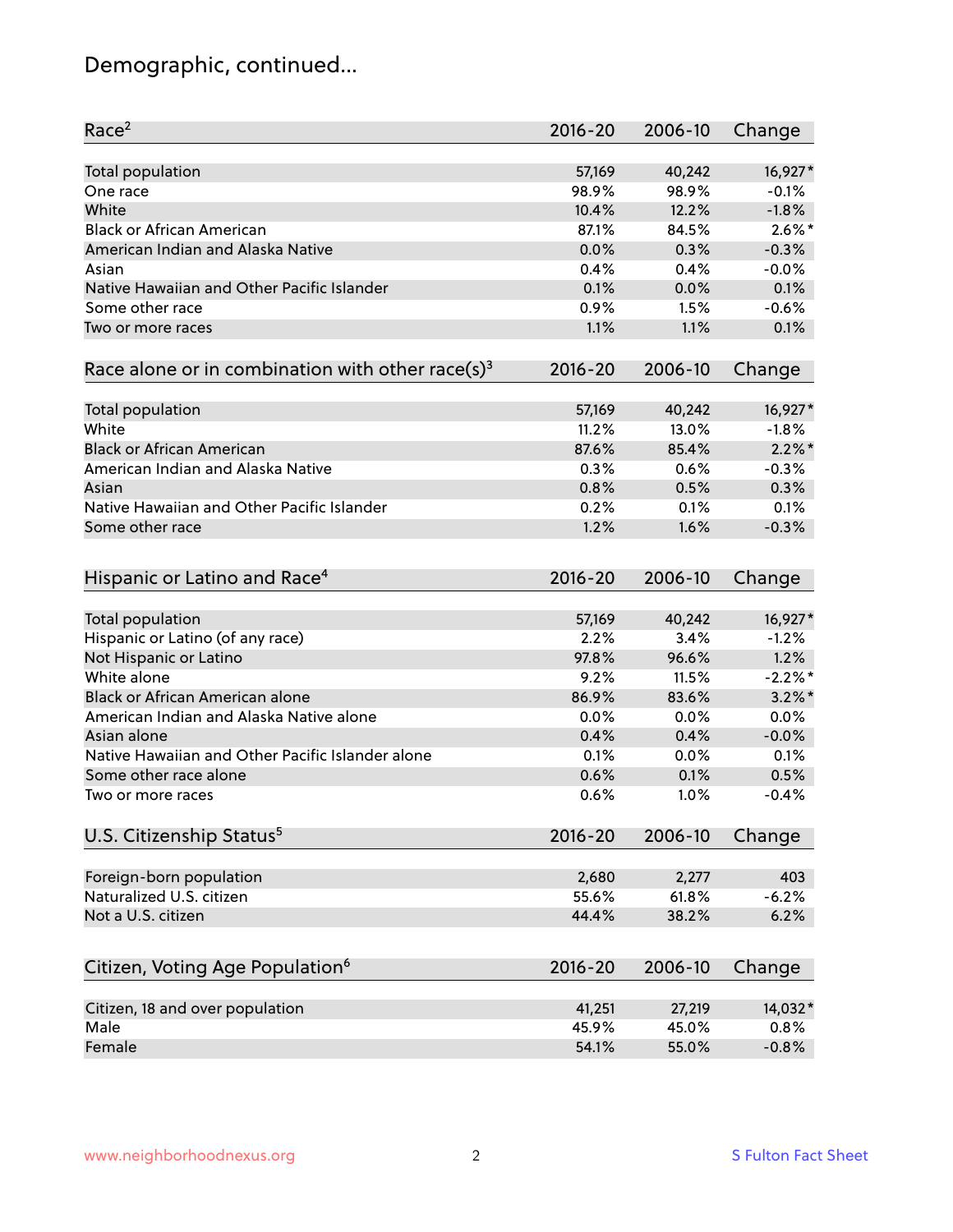#### Economic

| Income <sup>7</sup>                                 | $2016 - 20$ | 2006-10 | Change     |
|-----------------------------------------------------|-------------|---------|------------|
|                                                     |             |         |            |
| All households                                      | 19,274      | 14,339  | 4,935*     |
| Less than \$10,000                                  | $3.7\%$     | 2.9%    | 0.8%       |
| \$10,000 to \$14,999                                | 1.9%        | 3.2%    | $-1.4%$    |
| \$15,000 to \$24,999                                | 4.0%        | 9.8%    | $-5.8\%$ * |
| \$25,000 to \$34,999                                | 8.4%        | 7.2%    | 1.3%       |
| \$35,000 to \$49,999                                | 9.2%        | 12.8%   | $-3.7%$ *  |
| \$50,000 to \$74,999                                | 20.5%       | 18.8%   | 1.7%       |
| \$75,000 to \$99,999                                | 18.3%       | 16.7%   | 1.5%       |
| \$100,000 to \$149,999                              | 17.7%       | 19.0%   | $-1.3%$    |
| \$150,000 to \$199,999                              | 9.0%        | 5.3%    | $3.7\%$ *  |
| \$200,000 or more                                   | 7.4%        | 4.3%    | $3.1\%$ *  |
| Median household income (dollars)                   | 78,245      | 69,077  | $9,168*$   |
| Mean household income (dollars)                     | 94,255      | 81,841  | 12,414*    |
| With earnings                                       | 86.6%       | 87.5%   | $-0.9%$    |
| Mean earnings (dollars)                             | 91,739      | 80,913  | 10,826*    |
| <b>With Social Security</b>                         | 27.8%       | 19.8%   | $8.1\%$ *  |
| Mean Social Security income (dollars)               | 17,727      | 15,344  | 2,382*     |
| With retirement income                              | 23.2%       | 18.9%   | 4.3%*      |
| Mean retirement income (dollars)                    | 26,753      | 24,949  | 1,803      |
| With Supplemental Security Income                   | 4.0%        | $1.8\%$ | $2.1\%$ *  |
| Mean Supplemental Security Income (dollars)         | 4,916       | 7,869   | $-2,953*$  |
| With cash public assistance income                  | 1.0%        | 1.4%    | $-0.3%$    |
| Mean cash public assistance income (dollars)        | $\pmb{0}$   | 4,072   | $-4,072*$  |
| With Food Stamp/SNAP benefits in the past 12 months | 12.2%       | 6.9%    | $5.3\%$ *  |
|                                                     |             |         |            |
| Families                                            | 13,861      | 9,920   | $3,941*$   |
| Less than \$10,000                                  | $2.0\%$     | 2.3%    | $-0.3%$    |
| \$10,000 to \$14,999                                | 1.4%        | 2.6%    | $-1.2%$    |
| \$15,000 to \$24,999                                | 3.5%        | 6.5%    | $-3.0%$    |
| \$25,000 to \$34,999                                | 7.7%        | 6.2%    | 1.4%       |
| \$35,000 to \$49,999                                | 7.3%        | 10.4%   | $-3.1%$    |
| \$50,000 to \$74,999                                | 17.2%       | 19.6%   | $-2.4%$    |
| \$75,000 to \$99,999                                | 20.6%       | 19.2%   | 1.3%       |
| \$100,000 to \$149,999                              | 20.3%       | 20.9%   | $-0.6%$    |
| \$150,000 to \$199,999                              | 11.6%       | 6.4%    | $5.1\%$ *  |
| \$200,000 or more                                   | 8.6%        | 6.0%    | $2.6\%$ *  |
| Median family income (dollars)                      | 88,337      | 78,248  | 10,089*    |
| Mean family income (dollars)                        | 104,735     | 91,580  | 13,155*    |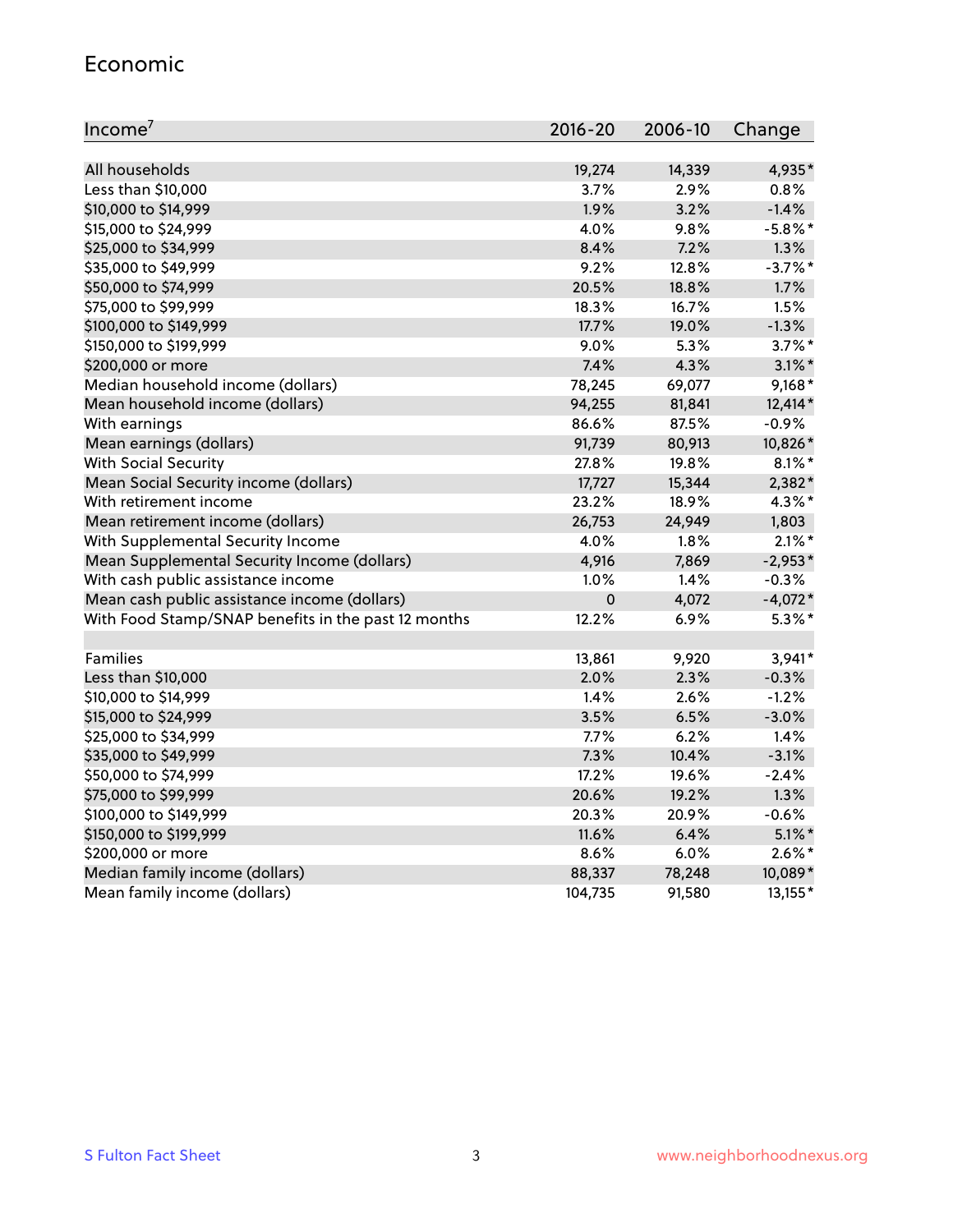#### Economic, continued...

| Income, continued <sup>8</sup>                                        | $2016 - 20$ | 2006-10 | Change   |
|-----------------------------------------------------------------------|-------------|---------|----------|
|                                                                       |             |         |          |
| Nonfamily households                                                  | 5,413       | 4,419   | 994*     |
| Median nonfamily income (dollars)                                     | 51,091      | 44,645  | $6,446*$ |
| Mean nonfamily income (dollars)                                       | 59,260      | 56,761  | 2,499    |
| Median earnings for workers (dollars)                                 | 42,788      | 40,392  | 2,396*   |
| Median earnings for male full-time, year-round workers                | 55,579      | 51,711  | 3,867*   |
| (dollars)                                                             |             |         |          |
| Median earnings for female full-time, year-round workers<br>(dollars) | 51,026      | 45,434  | 5,592*   |
| Per capita income (dollars)                                           | 33,746      | 29,975  | $3,771*$ |
|                                                                       |             |         |          |
| Families and People Below Poverty Level <sup>9</sup>                  | $2016 - 20$ | 2006-10 | Change   |
|                                                                       |             |         |          |
| <b>All families</b>                                                   | 5.3%        | 5.9%    | $-0.6%$  |
| With related children under 18 years                                  | 6.9%        | 7.9%    | $-0.9%$  |
| With related children under 5 years only                              | 6.7%        | 9.1%    | $-2.5%$  |
| Married couple families                                               | 3.2%        | 2.6%    | 0.7%     |
| With related children under 18 years                                  | 2.5%        | 3.7%    | $-1.3%$  |
| With related children under 5 years only                              | 0.0%        | 3.3%    | $-3.3%$  |
| Families with female householder, no husband present                  | 8.1%        | 13.2%   | $-5.1%$  |
| With related children under 18 years                                  | 12.1%       | 14.6%   | $-2.5%$  |
| With related children under 5 years only                              | 5.0%        | 21.0%   | $-16.1%$ |
| All people                                                            | 6.2%        | 7.7%    | $-1.5%$  |
| Under 18 years                                                        | 9.1%        | 9.0%    | 0.0%     |
| Related children under 18 years                                       | 9.1%        | 9.0%    | 0.0%     |
| Related children under 5 years                                        | 9.7%        | 9.6%    | 0.1%     |
| Related children 5 to 17 years                                        | 8.9%        | 8.8%    | 0.1%     |
| 18 years and over                                                     | 5.2%        | 7.1%    | $-1.9%$  |
| 18 to 64 years                                                        | 5.0%        | 7.3%    | $-2.3%$  |
| 65 years and over                                                     | 6.0%        | 5.0%    | 1.0%     |
| People in families                                                    | 5.1%        | 6.6%    | $-1.5%$  |
| Unrelated individuals 15 years and over                               | 13.6%       | 13.7%   | $-0.0%$  |
|                                                                       |             |         |          |
| Non-Hispanic white people                                             | 4.0%        | 3.7%    | 0.3%     |
| Black or African-American people                                      | 6.3%        | 8.5%    | $-2.1%$  |
| Asian people                                                          | $0.0\%$     | 18.5%   | $-18.5%$ |
| Hispanic or Latino people                                             | 16.5%       | 2.6%    | 13.9%    |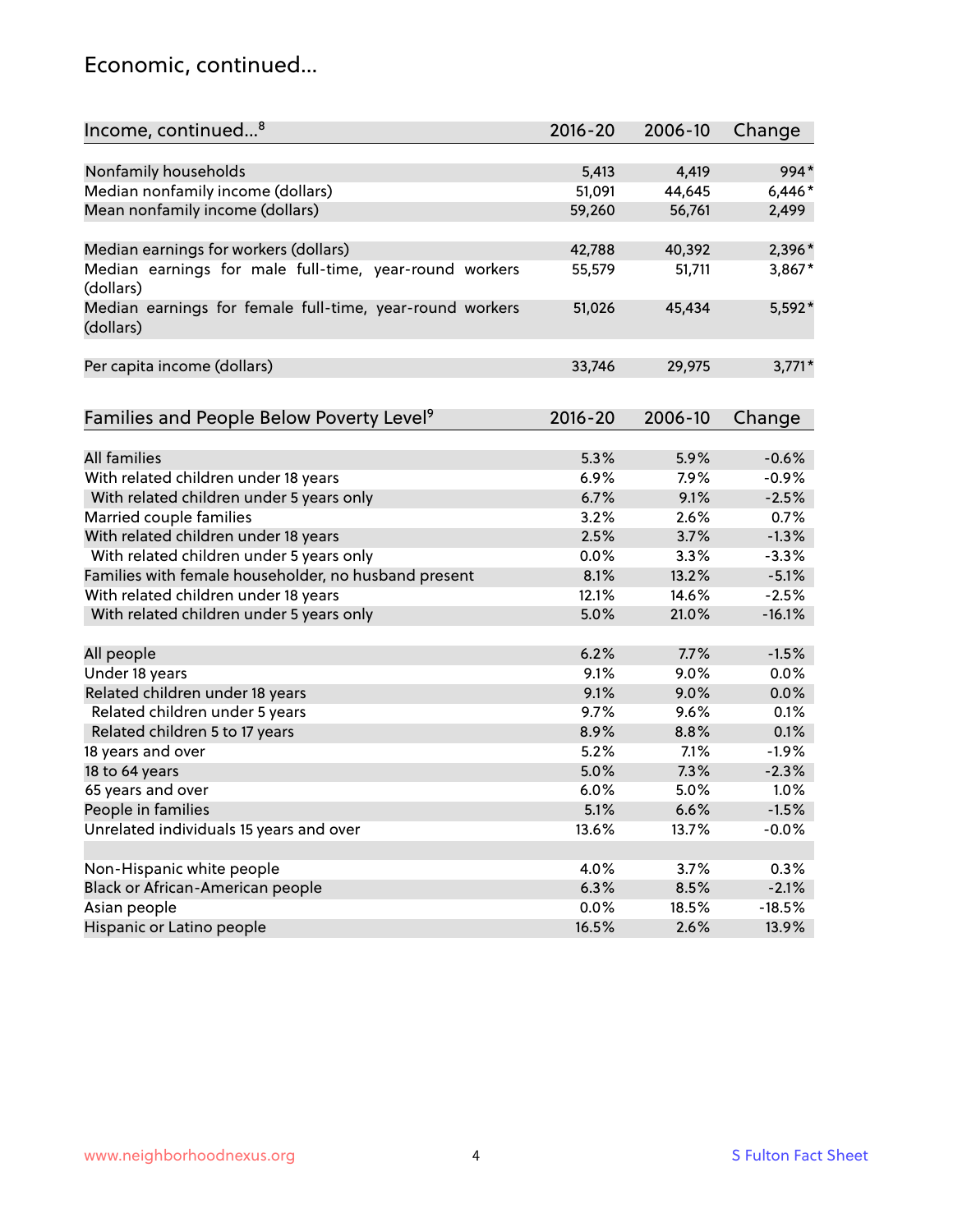## Employment

| Employment Status <sup>10</sup>                               | $2016 - 20$ | 2006-10 | Change     |
|---------------------------------------------------------------|-------------|---------|------------|
|                                                               |             |         |            |
| Population 16 years and over<br>In labor force                | 43,777      | 29,253  | 14,524*    |
| Civilian labor force                                          | 70.7%       | 74.3%   | $-3.6%$    |
|                                                               | 70.5%       | 74.0%   | $-3.4%$    |
| Employed                                                      | 65.5%       | 65.9%   | $-0.4%$    |
| Unemployed                                                    | 5.1%        | 8.0%    | $-3.0%$    |
| <b>Armed Forces</b>                                           | 0.2%        | 0.4%    | $-0.2%$    |
| Not in labor force                                            | 29.3%       | 25.7%   | $3.6\%$ *  |
| Civilian labor force                                          | 30,882      | 21,634  | $9,248*$   |
| <b>Unemployment Rate</b>                                      | 7.2%        | 10.9%   | $-3.7%$    |
|                                                               |             |         |            |
| Females 16 years and over                                     | 23,668      | 16,113  | 7,555*     |
| In labor force                                                | 72.8%       | 70.2%   | 2.6%       |
| Civilian labor force                                          | 72.5%       | 70.1%   | 2.4%       |
| Employed                                                      | 66.7%       | 64.0%   | 2.8%       |
|                                                               |             |         |            |
| Own children of the householder under 6 years                 | 4,282       | 4,024   | 258        |
| All parents in family in labor force                          | 80.5%       | 81.3%   | $-0.8%$    |
|                                                               |             |         |            |
| Own children of the householder 6 to 17 years                 | 10,192      | 7,512   | 2,680*     |
| All parents in family in labor force                          | 86.6%       | 85.6%   | 1.0%       |
|                                                               |             |         |            |
| Industry <sup>11</sup>                                        | $2016 - 20$ | 2006-10 | Change     |
|                                                               |             |         |            |
| Civilian employed population 16 years and over                | 28,658      | 19,280  | 9,378 *    |
| Agriculture, forestry, fishing and hunting, and mining        | 0.0%        | 0.1%    | $-0.1%$    |
| Construction                                                  | 2.6%        | 5.6%    | $-3.1\%$ * |
| Manufacturing                                                 | 6.3%        | 5.9%    | 0.4%       |
| Wholesale trade                                               | 3.0%        | 3.1%    | $-0.1%$    |
| Retail trade                                                  | 9.4%        | 11.2%   | $-1.8%$    |
| Transportation and warehousing, and utilities                 | 10.3%       | 9.8%    | 0.5%       |
| Information                                                   | 3.9%        | 3.3%    | 0.6%       |
| Finance and insurance, and real estate and rental and leasing | 5.0%        | 7.5%    | $-2.5%$ *  |
| Professional, scientific, and management, and administrative  | 12.6%       | 11.7%   | $0.9\%$    |
| and waste management services                                 |             |         |            |
| Educational services, and health care and social assistance   | 27.8%       | 23.7%   | $4.1\%$ *  |
| Arts, entertainment, and recreation, and accommodation and    | 8.7%        | 6.5%    | 2.2%       |
| food services                                                 |             |         |            |
| Other services, except public administration                  | 3.2%        | 4.0%    | $-0.8%$    |
| Public administration                                         | 7.2%        | 7.6%    | $-0.3%$    |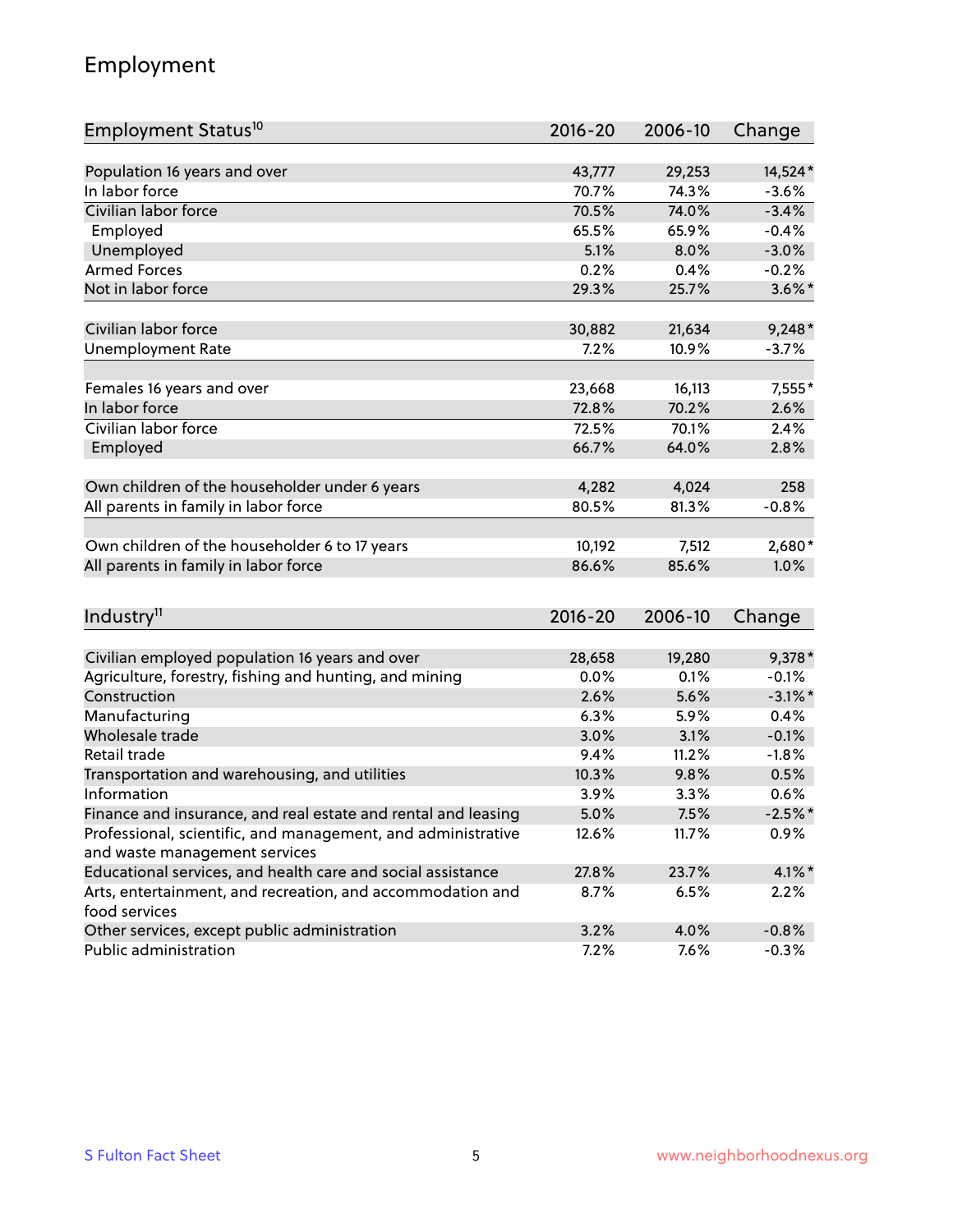# Employment, continued...

| Occupation <sup>12</sup>                                     | $2016 - 20$ | 2006-10 | Change     |
|--------------------------------------------------------------|-------------|---------|------------|
| Civilian employed population 16 years and over               | 28,658      | 19,280  | 9,378 *    |
| Management, business, science, and arts occupations          | 46.4%       | 44.0%   | 2.4%       |
| Service occupations                                          | 14.0%       | 12.9%   | 1.1%       |
| Sales and office occupations                                 | 22.0%       | 24.3%   | $-2.3%$    |
| and<br>Natural<br>resources,<br>construction,<br>maintenance | 4.1%        | 7.1%    | $-3.1\%$ * |
| occupations                                                  |             |         |            |
| Production, transportation, and material moving occupations  | 13.5%       | 11.7%   | 1.9%       |
| Class of Worker <sup>13</sup>                                | $2016 - 20$ | 2006-10 | Change     |
| Civilian employed population 16 years and over               | 28,658      | 19,280  | $9,378*$   |
| Private wage and salary workers                              | 73.8%       | 74.5%   | $-0.7%$    |
| Government workers                                           | 20.6%       | 20.6%   | 0.0%       |
| Self-employed in own not incorporated business workers       | 5.1%        | 4.9%    | 0.2%       |
| Unpaid family workers                                        | 0.5%        | 0.0%    | 0.5%       |
| Job Flows <sup>14</sup>                                      | 2019        | 2010    | Change     |
|                                                              |             |         |            |
| Total Jobs in district                                       | 19,511      | 13,871  | 5,640      |
| Held by residents of district                                | 4.4%        | 4.8%    | $-0.4%$    |
| Held by non-residents of district                            | 95.6%       | 95.2%   | 0.4%       |
| Jobs by Industry Sector <sup>15</sup>                        | 2019        | 2010    | Change     |
| Total Jobs in district                                       | 19,511      | 13,871  | 5,640      |
| Goods Producing sectors                                      | 19.9%       | 18.9%   | 1.0%       |
| Trade, Transportation, and Utilities sectors                 | 52.7%       | 56.8%   | $-4.2%$    |
| All Other Services sectors                                   | 27.5%       | 24.2%   | 3.2%       |
|                                                              |             |         |            |
| Total Jobs in district held by district residents            | 859         | 661     | 198        |
| <b>Goods Producing sectors</b>                               | 14.9%       | 15.6%   | $-0.7%$    |
| Trade, Transportation, and Utilities sectors                 | 31.7%       | 43.9%   | $-12.2%$   |
| All Other Services sectors                                   | 53.4%       | 40.5%   | 12.9%      |
|                                                              |             |         |            |
| Jobs by Earnings <sup>16</sup>                               | 2019        | 2010    | Change     |
| Total Jobs in district                                       | 19,511      | 13,871  | 5,640      |
| Jobs with earnings \$1250/month or less                      | 14.1%       | 16.8%   | $-2.8%$    |
| Jobs with earnings \$1251/month to \$3333/month              | 32.7%       | 41.3%   | $-8.6%$    |
| Jobs with earnings greater than \$3333/month                 | 53.2%       | 41.8%   | 11.4%      |
|                                                              |             |         |            |
| Total Jobs in district held by district residents            | 859         | 661     | 198        |
| Jobs with earnings \$1250/month or less                      | 22.1%       | 31.3%   | $-9.2%$    |
| Jobs with earnings \$1251/month to \$3333/month              | 29.9%       | 35.6%   | $-5.6%$    |
| Jobs with earnings greater than \$3333/month                 | 48.0%       | 33.1%   | 14.8%      |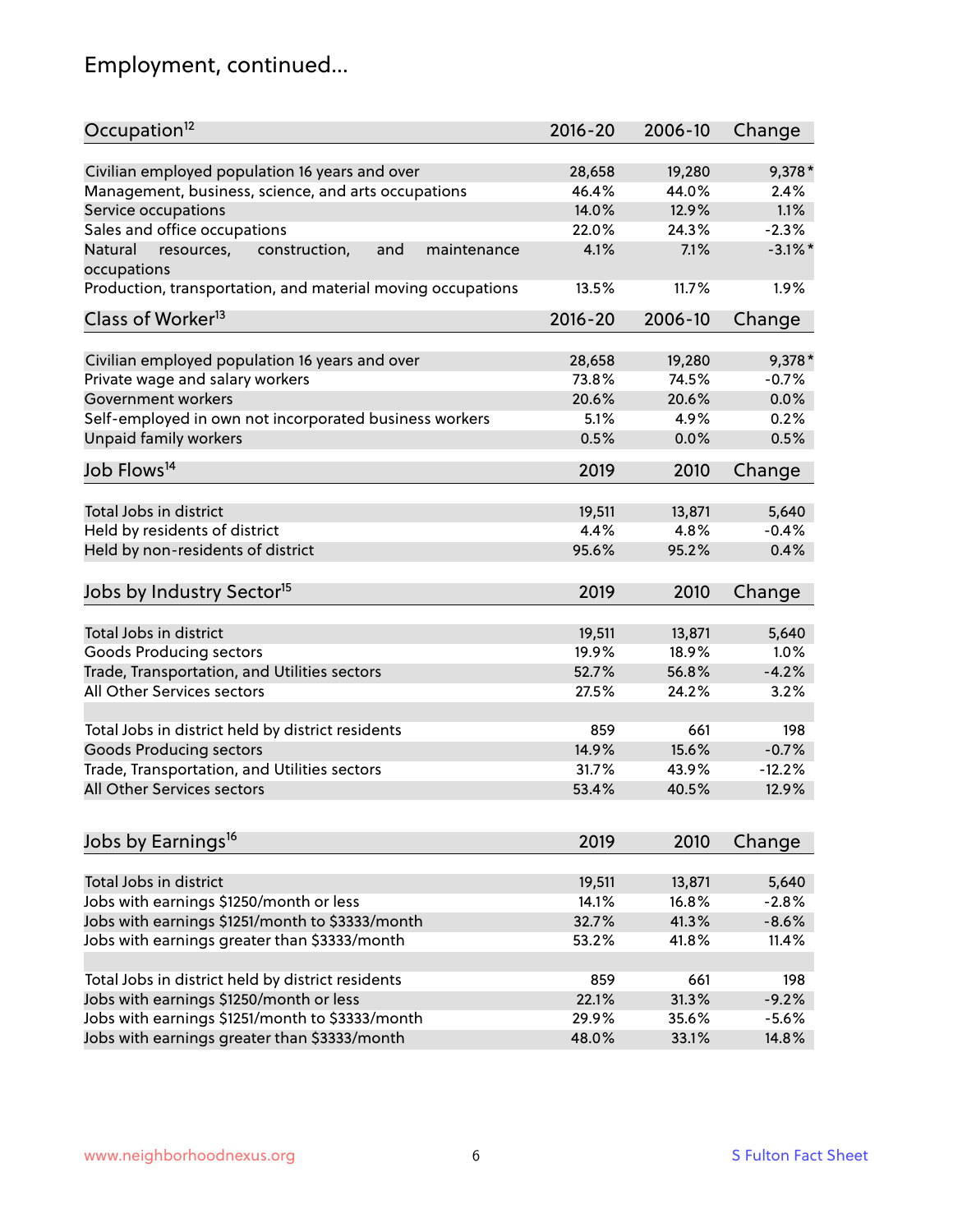# Employment, continued...

| Jobs by Age of Worker <sup>17</sup>               | 2019   | 2010   | Change  |
|---------------------------------------------------|--------|--------|---------|
|                                                   |        |        |         |
| Total Jobs in district                            | 19,511 | 13,871 | 5,640   |
| Jobs with workers age 29 or younger               | 18.8%  | 16.5%  | 2.3%    |
| Jobs with workers age 30 to 54                    | 60.1%  | 66.0%  | $-6.0%$ |
| Jobs with workers age 55 or older                 | 21.2%  | 17.5%  | 3.7%    |
|                                                   |        |        |         |
| Total Jobs in district held by district residents | 859    | 661    | 198     |
| Jobs with workers age 29 or younger               | 20.1%  | 16.0%  | 4.1%    |
| Jobs with workers age 30 to 54                    | 60.7%  | 59.3%  | 1.3%    |
| Jobs with workers age 55 or older                 | 19.2%  | 24.7%  | $-5.5%$ |
|                                                   |        |        |         |

#### Education

| School Enrollment <sup>18</sup>                | $2016 - 20$ | 2006-10 | Change     |
|------------------------------------------------|-------------|---------|------------|
|                                                |             |         |            |
| Population 3 years and over enrolled in school | 16,938      | 12,340  | 4,598*     |
| Nursery school, preschool                      | 7.1%        | 8.5%    | $-1.4%$    |
| Kindergarten                                   | 5.1%        | 4.6%    | 0.5%       |
| Elementary school (grades 1-8)                 | 40.7%       | 43.6%   | $-2.9%$    |
| High school (grades 9-12)                      | 23.3%       | 19.8%   | 3.5%       |
| College or graduate school                     | 23.7%       | 23.5%   | 0.2%       |
| Educational Attainment <sup>19</sup>           | $2016 - 20$ | 2006-10 | Change     |
|                                                |             |         |            |
| Population 25 years and over                   | 37,620      | 25,466  | 12,154*    |
| Less than 9th grade                            | 3.1%        | 2.6%    | 0.4%       |
| 9th to 12th grade, no diploma                  | 4.1%        | 5.4%    | $-1.3%$    |
| High school graduate (includes equivalency)    | 23.0%       | 21.7%   | 1.3%       |
| Some college, no degree                        | 19.1%       | 23.9%   | $-4.8\%$ * |
| Associate's degree                             | 8.2%        | 6.6%    | $1.6\%$ *  |
| Bachelor's degree                              | 24.0%       | 23.3%   | 0.7%       |
| Graduate or professional degree                | 18.6%       | 16.6%   | $2.0\%$    |
|                                                |             |         |            |
| Percent high school graduate or higher         | 92.9%       | 92.0%   | $0.9\%$    |
| Percent bachelor's degree or higher            | 42.6%       | 39.9%   | 2.7%       |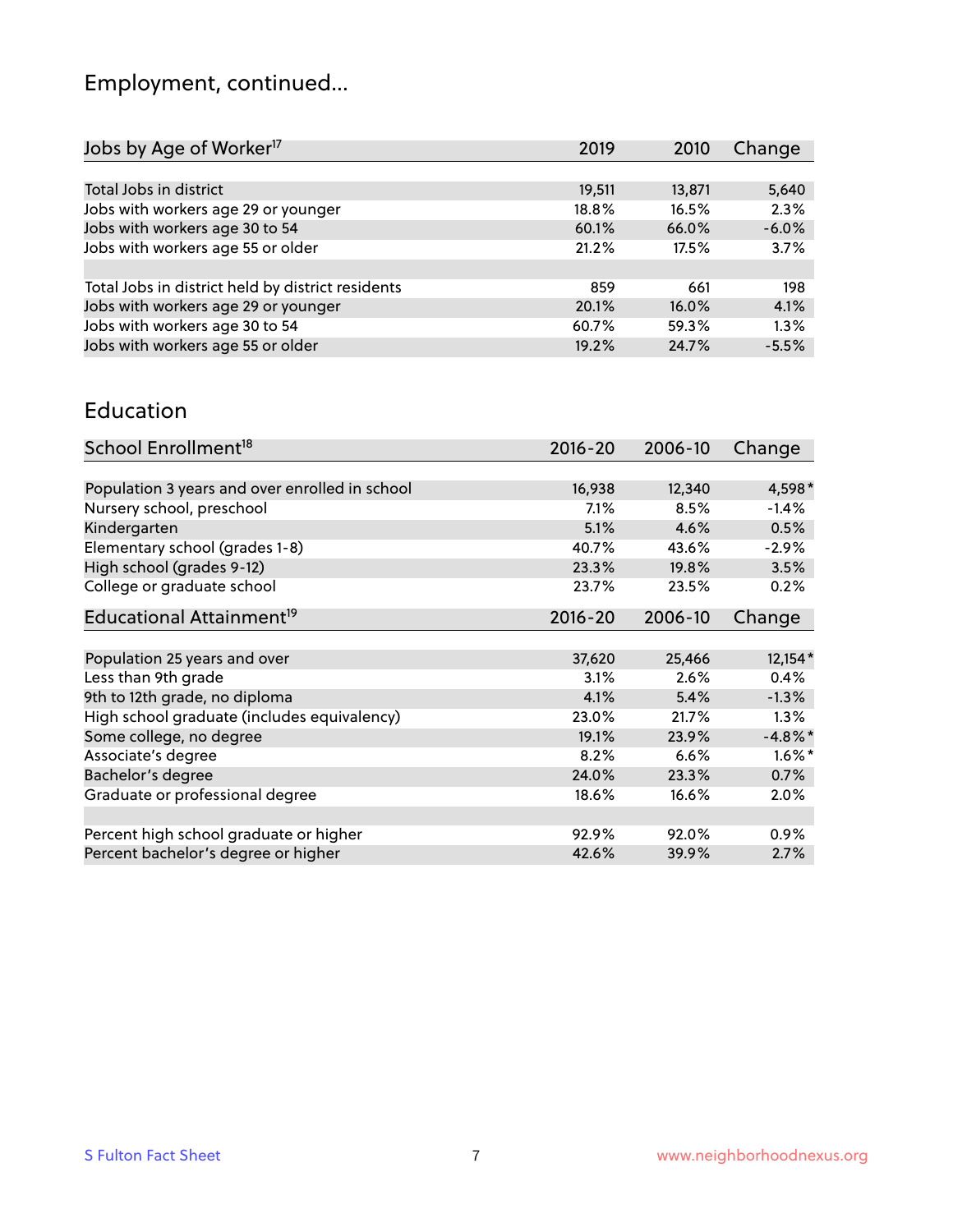## Housing

| Households by Type <sup>20</sup>                     | 2016-20         | 2006-10         | Change              |
|------------------------------------------------------|-----------------|-----------------|---------------------|
|                                                      |                 |                 |                     |
| <b>Total households</b>                              | 19,274          | 14,339          | 4,935*              |
| Family households (families)                         | 71.9%           | 69.2%           | 2.7%                |
| With own children under 18 years                     | 35.2%           | 37.2%           | $-1.9%$             |
| Married-couple family                                | 41.0%           | 45.5%           | $-4.5%$ *           |
| With own children of the householder under 18 years  | 20.5%           | 22.9%           | $-2.5%$             |
| Male householder, no wife present, family            | 9.2%            | 4.7%            | 4.6%*               |
| With own children of the householder under 18 years  | 3.5%            | 1.7%            | $1.8\%$ *           |
| Female householder, no husband present, family       | 21.7%           | 19.0%           | 2.7%                |
| With own children of the householder under 18 years  | 11.3%           | 12.5%           | $-1.3%$             |
| Nonfamily households                                 | 28.1%           | 30.8%           | $-2.7%$             |
| Householder living alone                             | 25.4%           | 25.7%           | $-0.3%$             |
| 65 years and over                                    | 9.2%            | 5.5%            | $3.7\%$ *           |
|                                                      |                 |                 |                     |
| Households with one or more people under 18 years    | 39.0%           | 41.9%           | $-2.9%$             |
| Households with one or more people 65 years and over | 26.9%           | 16.7%           | 10.1%*              |
| Average household size                               | 2.96            | 2.80            | $0.16*$             |
| Average family size                                  | 3.56            | 3.42            | 0.14                |
|                                                      |                 |                 |                     |
| Housing Occupancy <sup>21</sup>                      | $2016 - 20$     | 2006-10         | Change              |
|                                                      |                 |                 |                     |
| Total housing units                                  | 20,398<br>94.5% | 16,491<br>87.0% | 3,907*<br>$7.5\%$ * |
| Occupied housing units                               |                 |                 |                     |
| Vacant housing units                                 | 5.5%            | 13.0%           | $-7.5%$ *           |
| Homeowner vacancy rate                               | 1.5             | 7.2             | $-5.7*$             |
| Rental vacancy rate                                  | 2.9             | 7.4             | $-4.4$              |
|                                                      |                 |                 |                     |
| Units in Structure <sup>22</sup>                     | 2016-20         | 2006-10         | Change              |
|                                                      |                 |                 |                     |
| Total housing units                                  | 20,398          | 16,491          | $3,907*$            |
| 1-unit, detached                                     | 86.3%           | 86.5%           | $-0.2%$             |
| 1-unit, attached                                     | 3.4%            | 2.9%            | 0.5%                |
| 2 units                                              | 0.1%            | 0.3%            | $-0.2%$             |
| 3 or 4 units                                         | 1.2%            | 0.7%            | 0.5%                |
| 5 to 9 units                                         | 1.9%            | 2.3%            | $-0.4%$             |
| 10 to 19 units                                       | 2.2%            | 3.4%            | $-1.2%$             |
| 20 or more units                                     | 3.8%            | 3.6%            | 0.2%                |
| Mobile home                                          | 1.2%            | 0.3%            | 0.8%                |
| Boat, RV, van, etc.                                  | 0.0%            | 0.0%            | 0.0%                |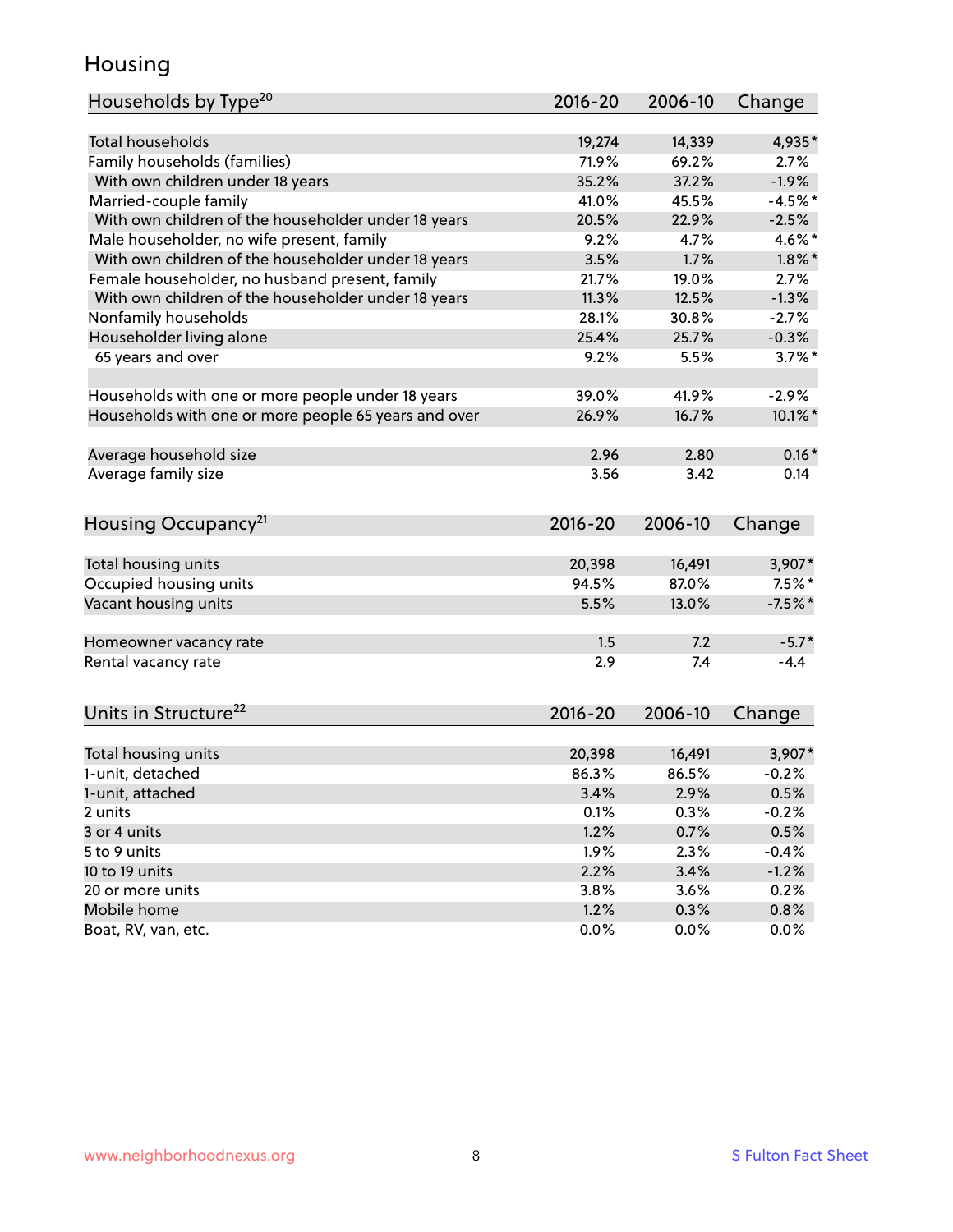## Housing, Continued...

| Year Structure Built <sup>23</sup>             | 2016-20     | 2006-10 | Change      |
|------------------------------------------------|-------------|---------|-------------|
| Total housing units                            | 20,398      | 16,491  | $3,907*$    |
| Built 2014 or later                            | 4.7%        | (X)     | (X)         |
| Built 2010 to 2013                             | 9.6%        | (X)     | (X)         |
| Built 2000 to 2009                             | 46.3%       | 59.9%   | $-13.6\%$ * |
| Built 1990 to 1999                             | 9.0%        | 8.2%    | 0.8%        |
| Built 1980 to 1989                             | 8.8%        | 7.8%    | 0.9%        |
| Built 1970 to 1979                             | 7.9%        | 9.2%    | $-1.3%$     |
| Built 1960 to 1969                             | 8.3%        | 8.7%    | $-0.3%$     |
| Built 1950 to 1959                             | 2.5%        | 3.5%    | $-1.0%$     |
| Built 1940 to 1949                             | 1.0%        | 1.2%    | $-0.2%$     |
| Built 1939 or earlier                          | 1.9%        | 1.5%    | 0.4%        |
|                                                |             |         |             |
| Housing Tenure <sup>24</sup>                   | $2016 - 20$ | 2006-10 | Change      |
| Occupied housing units                         | 19,274      | 14,339  | 4,935*      |
| Owner-occupied                                 | 76.3%       | 80.8%   | $-4.4\%$ *  |
| Renter-occupied                                | 23.7%       | 19.2%   | 4.4%*       |
|                                                |             |         |             |
| Average household size of owner-occupied unit  | 3.05        | 2.76    | $0.30*$     |
| Average household size of renter-occupied unit | 2.64        | 2.96    | $-0.31$     |
| Residence 1 Year Ago <sup>25</sup>             | $2016 - 20$ | 2006-10 | Change      |
|                                                |             |         |             |
| Population 1 year and over                     | 56,623      | 39,525  | 17,098*     |
| Same house                                     | 87.9%       | 81.3%   | $6.5%$ *    |
| Different house in the U.S.                    | 12.0%       | 18.4%   | $-6.4\%$ *  |
| Same county                                    | 4.9%        | 8.5%    | $-3.6\%$ *  |
| Different county                               | 7.2%        | 10.0%   | $-2.8%$     |
| Same state                                     | 5.7%        | 5.4%    | 0.3%        |
| Different state                                | 1.5%        | 4.5%    | $-3.1\%$ *  |
| Abroad                                         | 0.1%        | 0.2%    | $-0.2%$     |
| Value of Housing Unit <sup>26</sup>            | 2016-20     | 2006-10 | Change      |
| Owner-occupied units                           | 14,715      | 11,579  | $3,136*$    |
| Less than \$50,000                             | 2.3%        | 1.3%    | 1.0%        |
| \$50,000 to \$99,999                           | 6.7%        | 6.9%    | $-0.3%$     |
| \$100,000 to \$149,999                         | 15.4%       | 13.2%   | 2.2%        |
| \$150,000 to \$199,999                         | 15.7%       | 24.2%   | $-8.5\%$ *  |
| \$200,000 to \$299,999                         |             | 30.0%   | $5.6\%$ *   |
| \$300,000 to \$499,999                         | 35.6%       |         |             |
|                                                | 21.1%       | 19.2%   | 1.9%        |
| \$500,000 to \$999,999                         | 2.2%        | 4.4%    | $-2.2\%$ *  |
| \$1,000,000 or more                            | 1.0%        | 0.7%    | 0.3%        |
| Median (dollars)                               | 222,579     | 211,850 | 10,729*     |
| Mortgage Status <sup>27</sup>                  | $2016 - 20$ | 2006-10 | Change      |
| Owner-occupied units                           | 14,715      | 11,579  | $3,136*$    |
| Housing units with a mortgage                  | 80.5%       | 84.8%   | $-4.2\%$ *  |
| Housing units without a mortgage               | 19.5%       | 15.2%   | $4.2\%$ *   |
|                                                |             |         |             |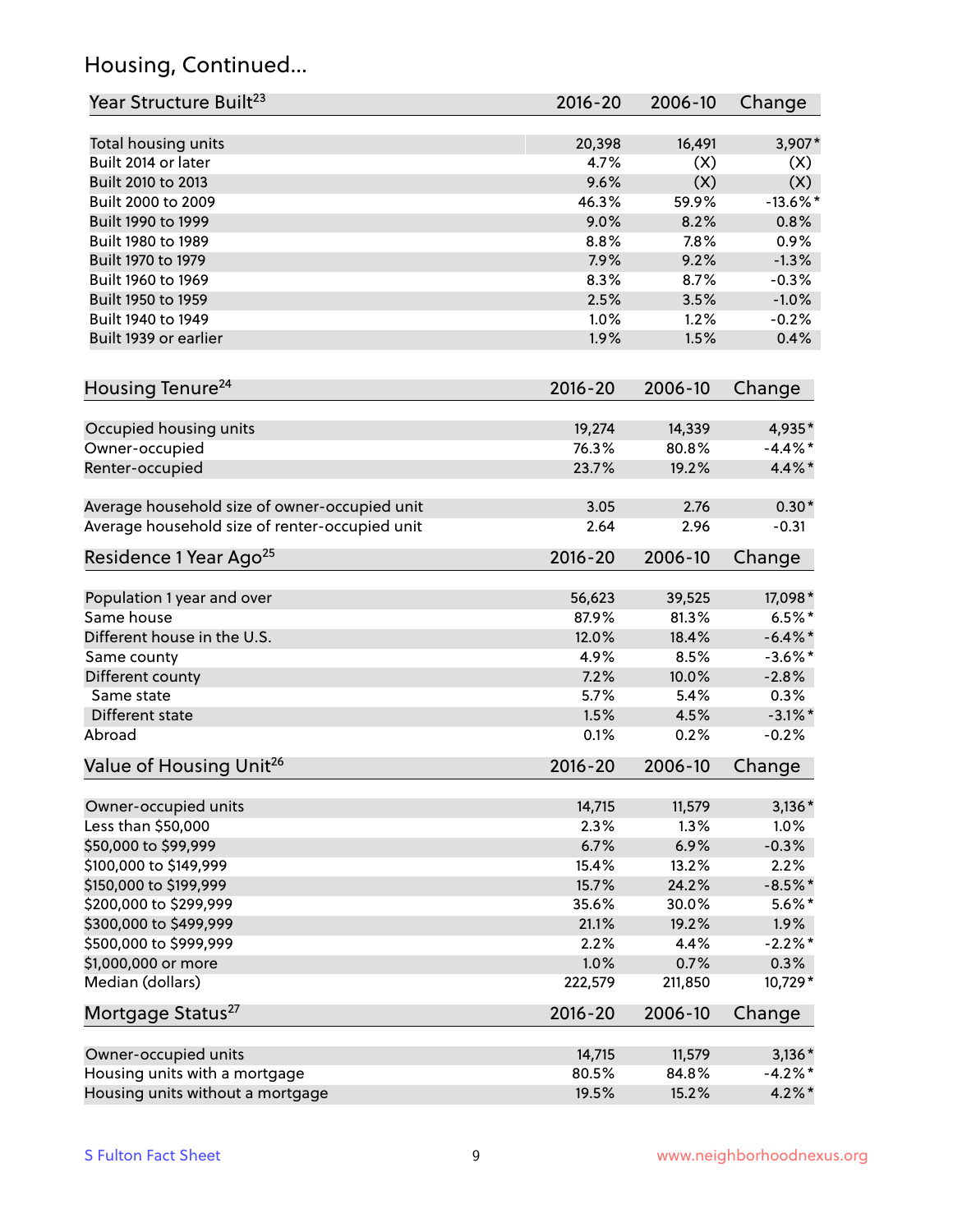## Housing, Continued...

| Selected Monthly Owner Costs <sup>28</sup>                                            | 2016-20     | 2006-10 | Change      |
|---------------------------------------------------------------------------------------|-------------|---------|-------------|
| Housing units with a mortgage                                                         | 11,850      | 9,814   | 2,036*      |
| Less than \$300                                                                       | 0.0%        | 0.0%    | 0.0%        |
| \$300 to \$499                                                                        | 0.5%        | 1.6%    | $-1.1%$     |
| \$500 to \$999                                                                        | 8.3%        | 3.9%    | 4.4%        |
| \$1,000 to \$1,499                                                                    | 26.8%       | 22.2%   | 4.7%        |
| \$1,500 to \$1,999                                                                    | 33.9%       | 27.8%   | $6.1\%$ *   |
| \$2,000 to \$2,999                                                                    | 24.4%       | 34.3%   | $-9.8\%$ *  |
| \$3,000 or more                                                                       | 6.0%        | 10.2%   | $-4.2\%$ *  |
| Median (dollars)                                                                      | 1,712       | 1,900   | $-188*$     |
| Housing units without a mortgage                                                      | 2,865       | 1,765   | $1,100*$    |
| Less than \$150                                                                       | 4.1%        | 4.3%    | $-0.2%$     |
| \$150 to \$249                                                                        | 3.1%        | 10.3%   | $-7.2%$     |
| \$250 to \$349                                                                        | 21.6%       | 21.7%   | $-0.1%$     |
| \$350 to \$499                                                                        | 29.0%       | 27.6%   | 1.3%        |
| \$500 to \$699                                                                        | 24.2%       | 24.0%   | 0.2%        |
| \$700 or more                                                                         | 18.0%       | 12.1%   | 5.9%        |
| Median (dollars)                                                                      | 462         | 415     | $47*$       |
| Selected Monthly Owner Costs as a Percentage of<br>Household Income <sup>29</sup>     | $2016 - 20$ | 2006-10 | Change      |
| Housing units with a mortgage (excluding units where<br>SMOCAPI cannot be computed)   | 11,773      | 9,760   | $2,013*$    |
| Less than 20.0 percent                                                                | 40.4%       | 21.4%   | 19.0%*      |
| 20.0 to 24.9 percent                                                                  | 15.6%       | 14.1%   | 1.5%        |
| 25.0 to 29.9 percent                                                                  | 11.4%       | 14.7%   | $-3.2%$     |
| 30.0 to 34.9 percent                                                                  | 7.3%        | 12.0%   | $-4.7\%$ *  |
| 35.0 percent or more                                                                  | 25.3%       | 37.8%   | $-12.5%$ *  |
| Not computed                                                                          | 77          | 54      | 23          |
| Housing unit without a mortgage (excluding units where<br>SMOCAPI cannot be computed) | 2,865       | 1,765   | 1,100*      |
| Less than 10.0 percent                                                                | 58.3%       | 54.8%   | 3.4%        |
| 10.0 to 14.9 percent                                                                  | 19.0%       | 16.7%   | 2.3%        |
| 15.0 to 19.9 percent                                                                  | 5.4%        | 9.1%    | $-3.7%$     |
| 20.0 to 24.9 percent                                                                  | 5.8%        | 2.4%    | 3.4%        |
| 25.0 to 29.9 percent                                                                  | 1.4%        | 2.6%    | $-1.2%$     |
| 30.0 to 34.9 percent                                                                  | 2.7%        | 4.3%    | $-1.6%$     |
| 35.0 percent or more                                                                  | 7.6%        | 10.1%   | $-2.6%$     |
| Not computed                                                                          | $\pmb{0}$   | 0       | $\mathbf 0$ |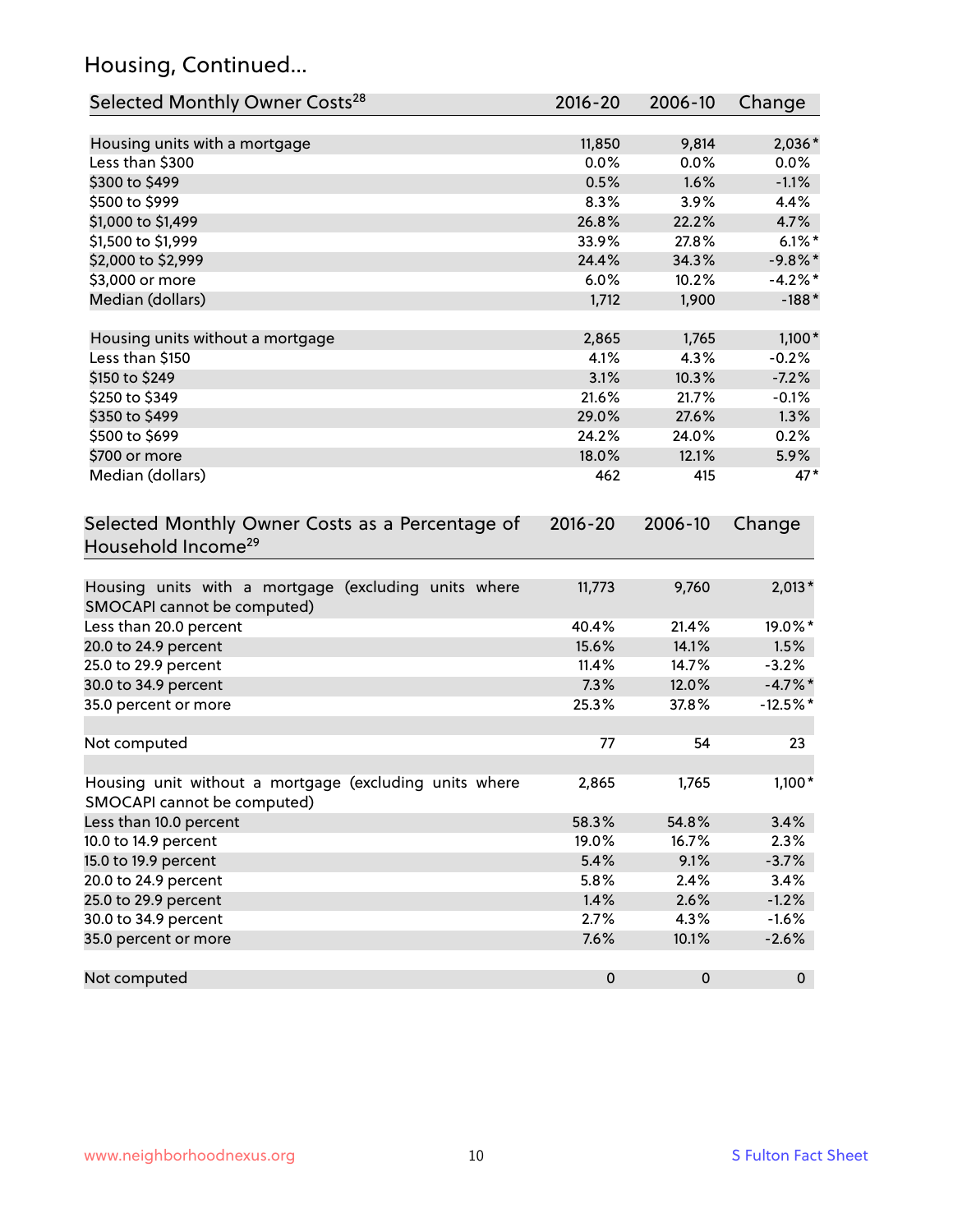## Housing, Continued...

| Gross Rent <sup>30</sup>                                                       | 2016-20     | 2006-10 | Change      |
|--------------------------------------------------------------------------------|-------------|---------|-------------|
|                                                                                |             |         |             |
| Occupied units paying rent                                                     | 4,383       | 2,541   | $1,842*$    |
| Less than \$200                                                                | 0.0%        | 0.0%    | $0.0\%$     |
| \$200 to \$499                                                                 | 5.9%        | 4.8%    | 1.1%        |
| \$500 to \$749                                                                 | 3.0%        | 10.4%   | $-7.3%$     |
| \$750 to \$999                                                                 | 15.8%       | 35.9%   | $-20.2%$    |
| \$1,000 to \$1,499                                                             | 38.7%       | 29.6%   | 9.1%        |
| \$1,500 to \$1,999                                                             | 27.5%       | 17.8%   | $9.7\%$ *   |
| \$2,000 or more                                                                | 9.1%        | 1.5%    | 7.7%        |
| Median (dollars)                                                               | 1,307       | 1,235   | 72          |
| No rent paid                                                                   | 176         | 219     | $-43$       |
| Gross Rent as a Percentage of Household Income <sup>31</sup>                   | 2016-20     | 2006-10 | Change      |
| Occupied units paying rent (excluding units where GRAPI<br>cannot be computed) | 4,364       | 2,511   | $1,853*$    |
| Less than 15.0 percent                                                         | 9.1%        | 10.7%   | $-1.6%$     |
| 15.0 to 19.9 percent                                                           | 14.5%       | 8.3%    | 6.2%        |
| 20.0 to 24.9 percent                                                           | 16.4%       | 14.1%   | 2.2%        |
| 25.0 to 29.9 percent                                                           | 15.3%       | 11.3%   | 4.0%        |
| 30.0 to 34.9 percent                                                           | 14.4%       | 6.9%    | 7.4%        |
| 35.0 percent or more                                                           | 30.4%       | 48.7%   | $-18.3\%$ * |
| Not computed                                                                   | 195         | 249     | $-54$       |
| Transportation                                                                 |             |         |             |
| Commuting to Work <sup>32</sup>                                                | 2016-20     | 2006-10 | Change      |
| Workers 16 years and over                                                      | 28,329      | 18,907  | $9,422*$    |
| Car, truck, or van - drove alone                                               | 77.3%       | 81.8%   | $-4.6%$ *   |
| Car, truck, or van - carpooled                                                 | 8.8%        | 10.8%   | $-2.0%$     |
| Public transportation (excluding taxicab)                                      | 2.1%        | 1.6%    | 0.5%        |
| Walked                                                                         | 0.1%        | 0.3%    | $-0.2%$     |
| Other means                                                                    | 3.1%        | 0.7%    | $2.4\%$ *   |
| Worked at home                                                                 | 8.6%        | 4.7%    | $3.8\%$ *   |
| Mean travel time to work (minutes)                                             | 34.8        | 31.2    | $3.7*$      |
| Vehicles Available <sup>33</sup>                                               | $2016 - 20$ | 2006-10 | Change      |
| Occupied housing units                                                         | 19,274      | 14,339  | 4,935*      |
| No vehicles available                                                          | 2.7%        | 3.2%    | $-0.5%$     |
| 1 vehicle available                                                            | 30.5%       | 32.9%   | $-2.4%$     |
| 2 vehicles available                                                           | 40.8%       | 42.2%   | $-1.4%$     |
| 3 or more vehicles available                                                   | 26.0%       | 21.8%   | 4.3%        |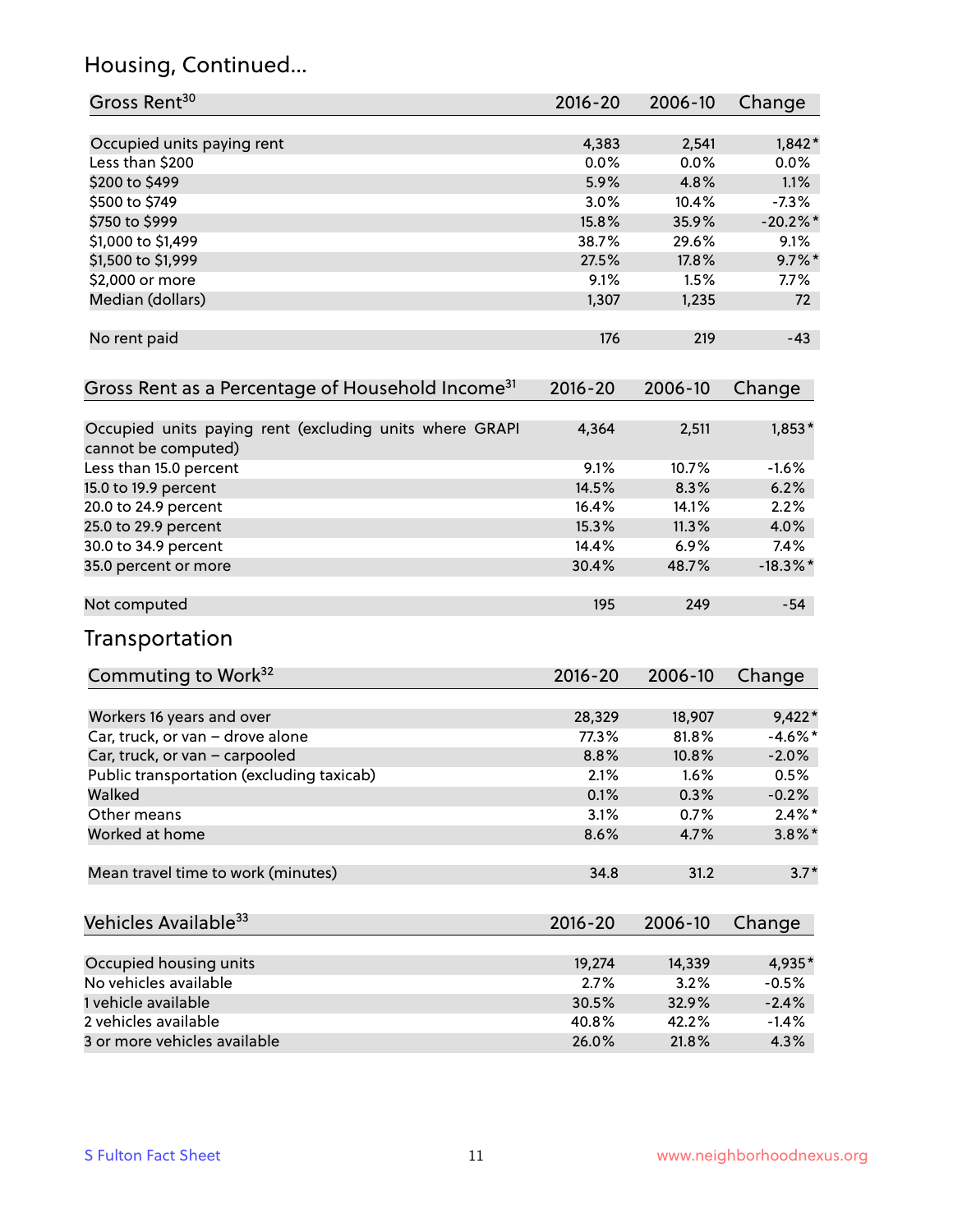#### Health

| Health Insurance coverage <sup>34</sup> | 2016-20 |
|-----------------------------------------|---------|
|-----------------------------------------|---------|

| Civilian Noninstitutionalized Population                | 56,985 |
|---------------------------------------------------------|--------|
| With health insurance coverage                          | 90.0%  |
| With private health insurance coverage                  | 73.4%  |
| With public health coverage                             | 28.7%  |
| No health insurance coverage                            | 10.0%  |
| Civilian Noninstitutionalized Population Under 19 years | 16,121 |
| No health insurance coverage                            | 5.9%   |
| Civilian Noninstitutionalized Population 19 to 64 years | 34,301 |
| In labor force:                                         | 28,294 |
| Employed:                                               | 26,122 |
| With health insurance coverage                          | 89.9%  |
| With private health insurance coverage                  | 86.7%  |
| With public coverage                                    | 9.0%   |
| No health insurance coverage                            | 10.1%  |
| Unemployed:                                             | 2,172  |
| With health insurance coverage                          | 72.8%  |
| With private health insurance coverage                  | 44.1%  |
| With public coverage                                    | 30.1%  |
| No health insurance coverage                            | 27.2%  |
| Not in labor force:                                     | 6,007  |
| With health insurance coverage                          | 74.7%  |
| With private health insurance coverage                  | 52.8%  |
| With public coverage                                    | 34.9%  |
| No health insurance coverage                            | 25.3%  |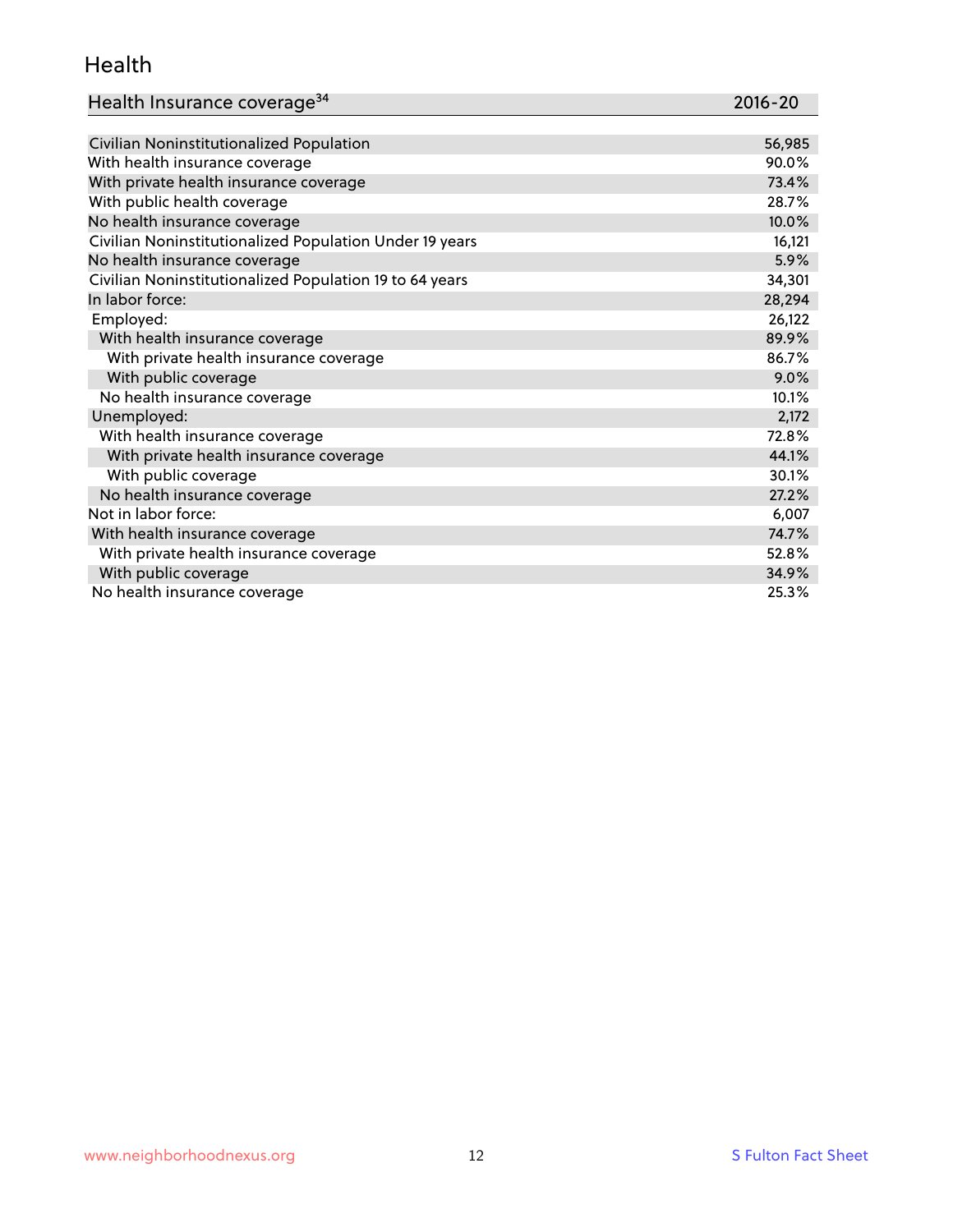## Employment Forecasts

| Forecast Employment by Sector <sup>35</sup>      | 2030     | 2020   | Change    |
|--------------------------------------------------|----------|--------|-----------|
|                                                  |          |        |           |
| <b>All Sectors</b>                               | 20,790   | 18,425 | 12.8%     |
| Goods Producing                                  | 3,534    | 3,915  | $-9.7%$   |
| Agriculture, forestry, fishing and hunting       | 35       | 24     | 45.8%     |
| Mining                                           | 371      | 332    | 11.7%     |
| Construction                                     | 336      | 367    | $-8.4%$   |
| Manufacturing                                    | 2,792    | 3,192  | $-12.5%$  |
| Service Providing                                | 10,453   | 8,711  | 20.0%     |
| Wholesale trade                                  | 5,201    | 5,113  | 1.7%      |
| Retail trade                                     | 1,325    | 1,034  | 28.1%     |
| Transportation and warehousing                   | 3,927    | 2,563  | 53.2%     |
| <b>Utilities</b>                                 | $\Omega$ | 1      | $-100.0%$ |
| Information                                      | 241      | 211    | 14.2%     |
| <b>Financial activities</b>                      | 444      | 374    | 18.7%     |
| Finance and insurance                            | 250      | 187    | 33.7%     |
| Real estate and rental and leasing               | 194      | 187    | 3.7%      |
| Professional and business services               | 645      | 379    | 70.2%     |
| Professional, scientific, and technical services | 461      | 218    | 111.5%    |
| Management of companies and enterprises          | 184      | 161    | 14.3%     |
| <b>Education and health services</b>             | 2,088    | 2,028  | 3.0%      |
| <b>Education services</b>                        | 1,569    | 1,554  | 1.0%      |
| Health care and social assistance                | 519      | 474    | 9.5%      |
| Leisure and hospitality                          | 925      | 652    | 41.9%     |
| Arts, entertainment, and recreation              | 135      | 97     | 39.2%     |
| Accommodation and food services                  | 790      | 555    | 42.3%     |
| Other services, except public administration     | 727      | 515    | 41.2%     |
| <b>Public administration</b>                     | 337      | 315    | $7.0\%$   |

## Population Forecasts

| Population Forecasts <sup>36</sup> | 2030   | 2020   | Change |
|------------------------------------|--------|--------|--------|
|                                    |        |        |        |
| <b>Total Population</b>            | 65.482 | 59.712 | 9.7%   |
| <b>Total Households</b>            | 26.127 | 23.384 | 11.7%  |